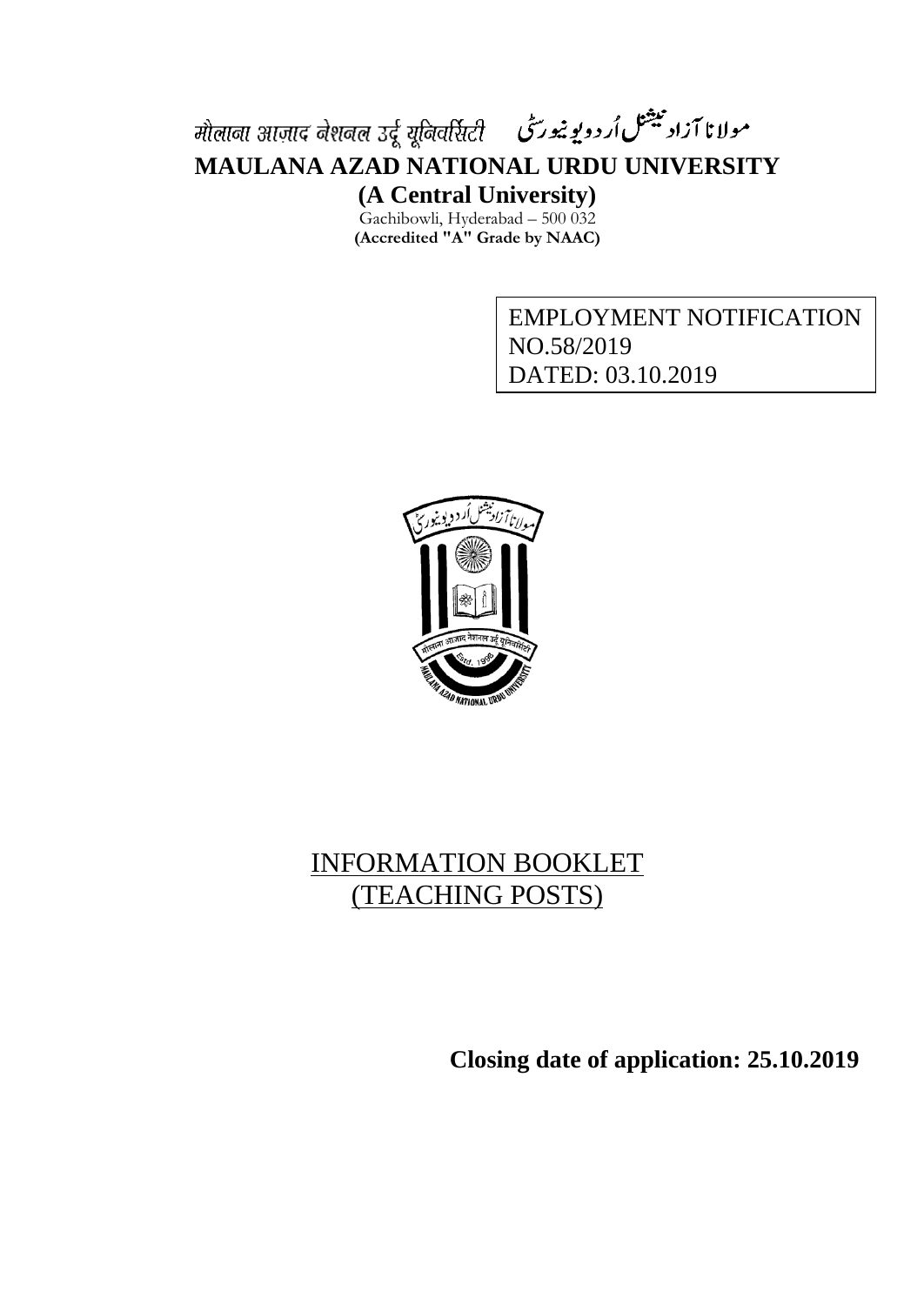# مولانا آزاد بیشنل اُردوبوییورسی मौलाना आज़ाद नेशनल उर्दू यूनिवर्सिटी **MAULANA AZAD NATIONAL URDU UNIVERSITY HYDERABAD**

## **Information Booklet in respect of Teaching posts notified vide Employment Notification No.55/2019 dated 03.10.2019**

The Maulana Azad National Urdu University (MANUU) is a Central University, established by the Maulana Azad National Urdu University Act, 1996 (Act of Parliament No.2 of 1997) with All India Jurisdiction. The objective of the MANUU is to promote and develop Urdu language and to impart vocational and technical education in Urdu medium through conventional teaching and distance education system. The Main Campus of MANUU is located at Gachibowli, Hyderabad with Satellite campuses, Colleges of Teacher Education (CTEs), Polytechnics, ITIs and Regional Offices/Sub-Regional Offices of Directorate of Distance Education across the country. The University invites applications for the following Teaching & Other Academic posts for various Departments, Centers, Colleges of Teacher Education (CTEs) under School of Education & Training and newly established Polytechnics located at Kadappa (A.P.) and Cuttack (Odisha), etc.:-

|         | (As per NCTE Qualifications) |        |  |
|---------|------------------------------|--------|--|
| Sl. No. | Name of the Post             | No. of |  |

**(1) School of Education & Training, Hyderabad and Colleges of Teacher Education (CTEs)\***

| Sl. No. | <b>Name of the Post</b>    | No. of<br><b>Posts</b>            |
|---------|----------------------------|-----------------------------------|
| 01.     | Professor/Principal        | 06<br>$(UR-3, OBC-1, SC-1, ST-1)$ |
| 02.     | Associate Professor        | 05<br>(UR-1, OBC-2, ST-2)         |
| 03.     | <b>Assistant Professor</b> | 04<br>$(SC-1, UR-2, PWD/VH-1)$    |
|         | <b>Total</b>               | 15                                |

\* Located at Asansol, Aurangabad, Bhopal, Bidar, Darbhanga, Sambhal, Nuh (Haryana) & Srinagar (J&K).

**(2) Departments under the School of Sciences, School of Arts & Social Sciences & School of Languages, Linguistics & Indology, School of Technology and Satellite Campuses at Lucknow:**

| S.No. | Name of the Post           | <b>Department</b>                                                                     | No. of posts |
|-------|----------------------------|---------------------------------------------------------------------------------------|--------------|
| 01    | Professor                  | English                                                                               | 01(SC)       |
| 02    | Professor                  | Arabic                                                                                | 01(ST)       |
| 03    | Professor                  | <b>Women Education</b>                                                                | 01(SC)       |
| 04    | Professor                  | <b>Political Science</b>                                                              | 01(SC)       |
| 05    | Professor                  | <b>History</b>                                                                        | $01$ (UR)    |
| 06    | Professor                  | Chemistry#                                                                            | $01$ (UR)    |
| 07    | Professor                  | Computer Science & Information<br>Technology<br>(For B.Tech./M.Tech. /MCA Programmes) | 01 (OBC)     |
| 08    | Professor                  | Islamic Studies                                                                       | $01$ (UR)    |
| 09    | <b>Associate Professor</b> | Mass Communication & Journalism                                                       | 01(ST)       |
| 10    | <b>Associate Professor</b> | Social Work                                                                           | 01(SC)       |
| 11    | <b>Associate Professor</b> | English                                                                               | 01(SC)       |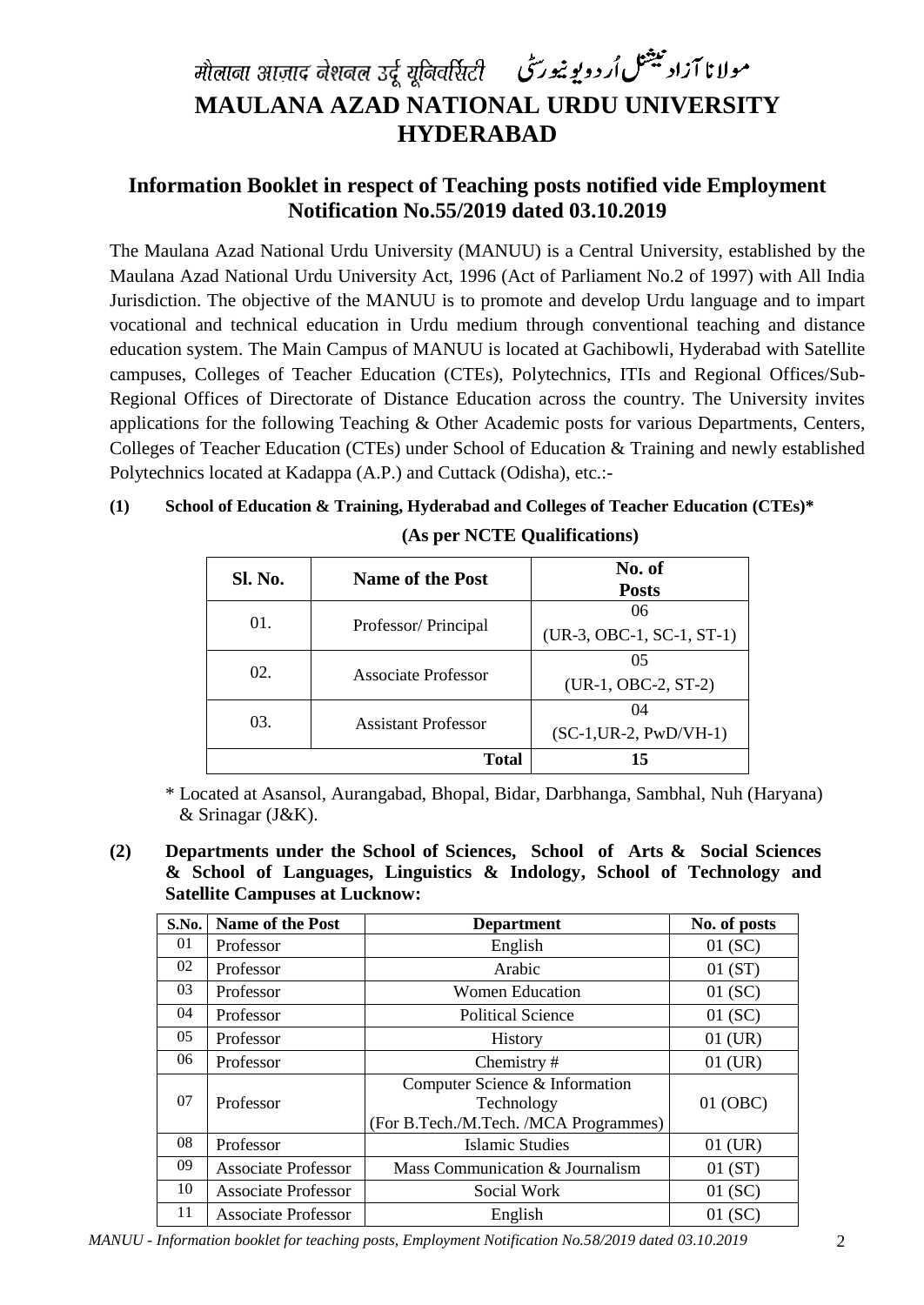| S.No. | <b>Name of the Post</b>    | <b>Department</b>  | No. of posts         |
|-------|----------------------------|--------------------|----------------------|
| 12    | <b>Associate Professor</b> | Chemistry#         | 02<br>$(UR-1, ST-1)$ |
| 13    | <b>Associate Professor</b> | Economics          | 01(SC)               |
| 14    | <b>Associate Professor</b> | Sociology          | 01(SC)               |
| 15    | <b>Associate Professor</b> | <b>Mathematics</b> | 01 (OBC)             |
| 16    | <b>Assistant Professor</b> | English            | 01(SC)               |
| 17    | <b>Assistant Professor</b> | Economics          | 01 (EWS)             |
|       |                            | <b>Total</b>       | 18                   |

**Note: # Candidates applied earlier against Employment Notification No. 54/2019 dated 28.5.2019 need not apply again. However, they may submit additional information, if any within the last date of submission of application of this Notification i.e. 25.10.2019.**

**(3) MANUU Arts and Science College at Budgam (J&K) - Satellite Campus**

| S.No. | <b>Name of the Post</b>    | <b>Department</b>            | No. of posts |
|-------|----------------------------|------------------------------|--------------|
| 01    | Associate Professor        | English                      | 01(SC)       |
| 02    | <b>Associate Professor</b> | <b>Public Administration</b> | 01(ST)       |
| 03    | Associate Professor        | Economics                    | 01(SC)       |
| 04    | Associate Professor        | History                      | 01(SC)       |
| 05    | <b>Associate Professor</b> | Urdu                         | 01 (OBC)     |
| 06    | <b>Associate Professor</b> | Arabic                       | 01 (OBC)     |
| 07    | <b>Associate Professor</b> | <b>Political Science</b>     | 01 (OBC)     |
| 08    | <b>Assistant Professor</b> | <b>History</b>               | 01(SC)       |
| 09    | <b>Assistant Professor</b> | Kashmiri                     | 01(ST)       |

## **(4) Polytechnics (located at Hyderabad, Bangaluru, Darbhanga, Kadapa & Cuttack) (As per AICTE Guidelines)**

| S.No. | Name of the post              | <b>Specialization</b>                   | No. of posts                      |
|-------|-------------------------------|-----------------------------------------|-----------------------------------|
| 01.   | Head of the Department (HoD)  | Civil Engineering                       | 02(SC)                            |
| 02.   | Head of the Department (HoD)  | Mechanical Engineering                  | 01 (OBC)                          |
| 03.   | Head of the Department (HoD)  | Electrical & Electronics<br>Engineering | 01 (OBC)                          |
| 04.   | Head of the Department (HoD)  | Automobile Engineering                  | $01$ (UR)                         |
| 05.   | Head of the Department (HoD)  | Computer Science Engg.                  | 02<br>$SC-1, OBC&$<br>$PWD/VH-1)$ |
| 06.   | Head of the Department (HoD)  | Electronics & Comm.<br>Engineering      | 01(ST)                            |
| 07.   | Head of the Department (HoD)  | <b>Apparel Technology</b>               | 01 (OBC)                          |
| 09.   | Lecturer (Level - $9A / 10$ ) | Civil Engineering                       | 03 (SC)                           |
| 10.   | Lecturer (Level - $9A / 10$ ) | Mechanical Engineering                  | 01(SC)                            |
| 11.   | Lecturer (Level - $9A / 10$ ) | Automobile Engineering                  | 01 (EWS)                          |
| 12.   | Lecturer (Level - $9A / 10$ ) | <b>Apparel Technology</b>               | 01 (OBC)                          |
|       |                               | <b>Total</b>                            | 15                                |

Note: Initial posting for above posts shall be at the newly established Polytechnics at Kadapa (Andhra Pradesh) & Cuttack (Odhisha) and existing Polytechnic at Darbhanga & Bangaluru.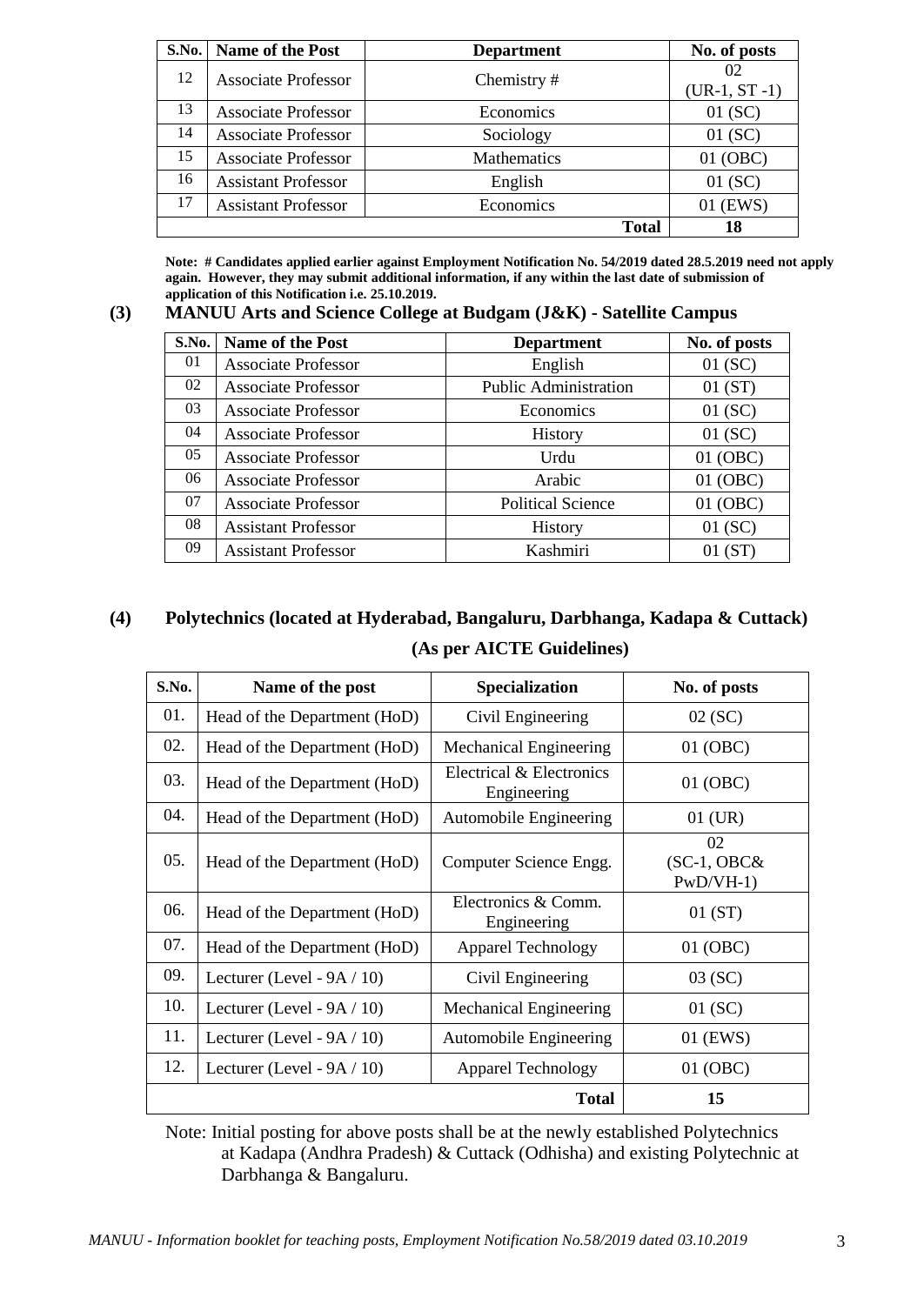#### **(5) Directorate of Distance Education**

| S. No. | <b>Name of the Post</b>                | No. of posts |
|--------|----------------------------------------|--------------|
| 01.    | Professor-cum-Director                 | $01$ (UR)    |
| 02.    | Professor                              | 01(SC)       |
| 03.    | Associate Professor - History          | $01$ (SC)    |
| 04.    | <b>Assistant Professor - Education</b> | $01$ (SC)    |

### **(5) Other Academic Posts:**

#### **Directorate of Physical Education & Sports**

| S. No. | <b>Name of the Post</b>                        | No. of posts |
|--------|------------------------------------------------|--------------|
| 01.    | Director - Physical Education                  | $01$ (UR)    |
| 02.    | <b>Assistant Director - Physical Education</b> | 01(SC)       |

**Abbreviations:** UR=Unreserved; SC=Scheduled Caste; ST=Scheduled Tribe; OBC=Other Backward Classes; EWS–Economically Weaker Sections, PWD – Persons with Disabilities.

#### **Pay Scales**:

| <b>Posts</b>                                | Pay scales                                     |  |
|---------------------------------------------|------------------------------------------------|--|
| Professors/Director-cum-Professor           | ₹ 1,44,200-2,18,200/- (Academic Level 14)      |  |
| <b>Associate Professors</b>                 | ₹1,31,400-2,17,100/- (Academic Level 13A)      |  |
| Head of the Department (Polytechnics)       | ₹1,31,400-2,04,700/- (Level 13A1/AICTE Pay     |  |
|                                             | Scales)                                        |  |
| <b>Assistant Professors &amp; Assistant</b> | ₹57,700-1,82,400 (Academic Level-10)           |  |
| Director-Physical Education                 |                                                |  |
| Lecturers-Polytechnics (with M.Tech/M.E     | ₹57,700-2,05,500 (Academic Level-10/AICTE Pay  |  |
| qualifications)                             | Scales)                                        |  |
| Lecturers-Polytechnic - Entry level         | ₹56,100-1,82,400/- (Level 9A/AICTE Pay scales) |  |

## **DETAILS OF ESSENTIAL QUALIFICATIONS, EXPERIENCE, ETC.**

#### **(1) School of Education & Training, Hyderabad and Colleges of Teacher Education (CTEs) PROFESSOR OF EDUCATION**

- (i) Postgraduate degree with minimum 55% marks in the discipline relevant to the area of specialization.
- (ii) Postgraduate degree in Education (M. Ed/M.A. Education) with minimum 55% marks.
- (iii) An eminent scholar having a Ph.D. Degree in Education or in the discipline relevant to the area of specialization and published work of high quality, actively engaged in research with evidence of published work with, a minimum of 10 research publications in the peerreviewed or UGC-listed journals and a total research score of 120 as per the criteria given in Appendix II, Table 2.
- (iv) A minimum of ten years of teaching experience in university/college as Assistant Professor/Associate Professor/Professor, and / or research experience at equivalent level at the University/National Level Institutions with evidence of having successfully guided doctoral candidate.
- (v) Knowledge of Urdu is Essential as per Clause 6 of the Ordinance No.1 of the University.

**--------------------------------------------------------------------------------------------------------------------------------------------------------------**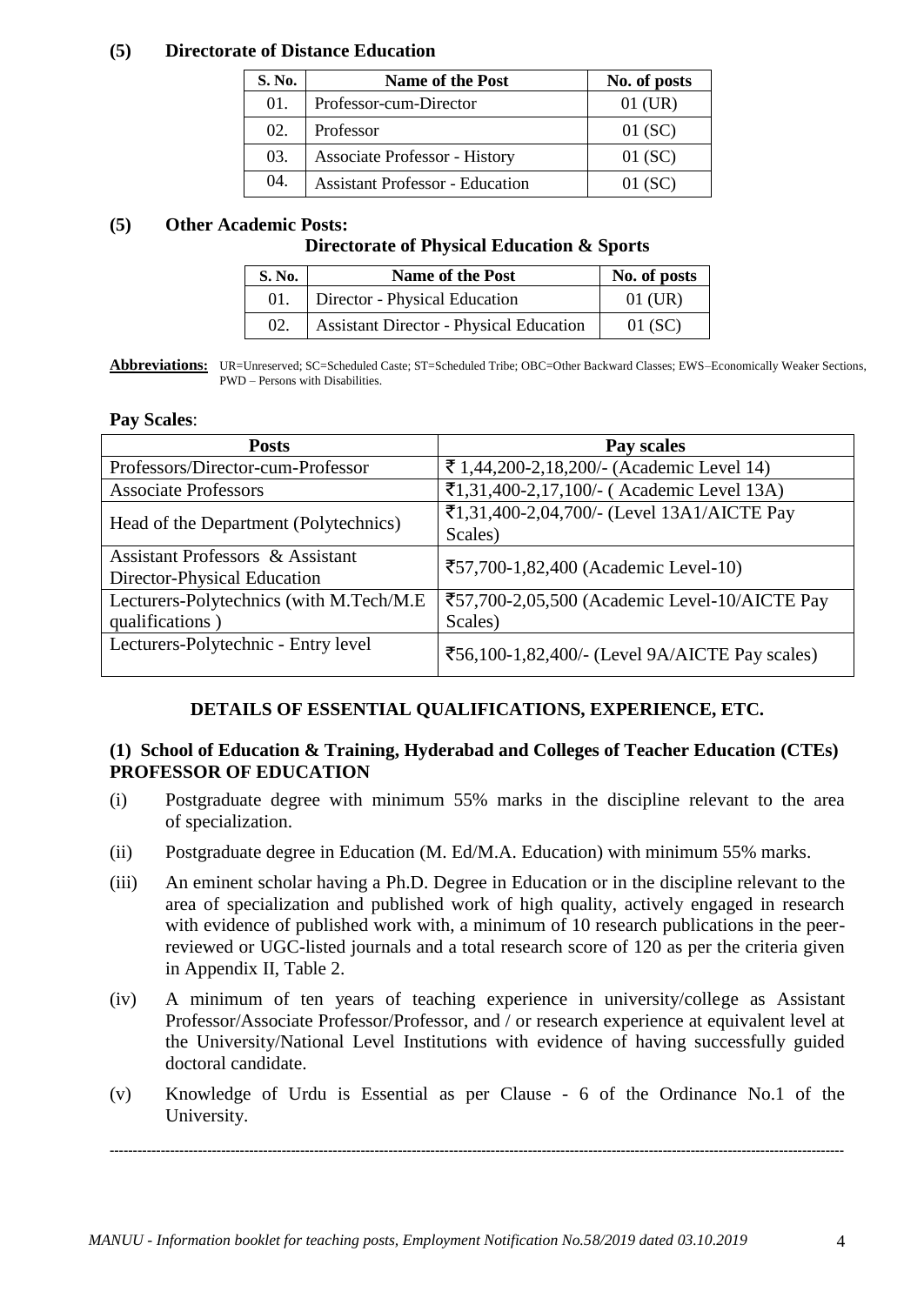#### **ASSOCIATE PROFESSOR - EDUCATION**

- (i) Postgraduate degree with minimum 55% marks in the discipline relevant to the area of specialization.
- (ii) Postgraduate degree in Education (M.Ed/M.A. Education) with minimum 55% marks.
- (iii) Ph.D Degree in Education or in the discipline relevant to the area of specialization.
- (iv) A minimum of eight years of experience of teaching and / or research in an academic/research position equivalent to that of Assistant Professor in a University, College or Accredited Research Institution/industry with a minimum of seven publications in the peer-reviewed or UGC-listed journals and a total research score of Seventy five (75) as per the criteria given in Appendix II, Table 2.
- (v) Knowledge of Urdu is Essential as per Clause 6 of the Ordinance No.1 of the University.

#### **-------------------------------------------------------------------------------------------------------------------------------------------------------------- ASSISTANT PROFESSOR OF EDUCATION**

## **(School of Education and Training & Directorate of Distance Education)**

- A. (i) Postgraduate degree with minimum 55% marks in the discipline relevant to the area of specialization.
	- (ii) Postgraduate degree in Education (M. Ed/M.A. Education) with minimum 55% marks.
	- (iii) Besides fulfilling the above qualifications, the candidate must have cleared the National Eligibility Test (NET) conducted by the UGC or the CSIR, or a similar test accredited by the UGC, like SLET/SET or who are or have been awarded a Ph. D. Degree in accordance with the University Grants Commission (Minimum Standards and Procedure for Award of M.Phil./Ph.D. Degree) Regulations, 2009 or 2016 and their amendments from time to time as the case may be exempted from NET/SLET/SET.
	- (iv) Provided, the candidates registered for the Ph.D. programme prior to July 11, 2009, shall be governed by the provisions of the then existing Ordinances/Bye-laws/Regulations of the Institution awarding the degree and such Ph.D. candidates shall be exempted from the requirement of NET/SLET/SET for recruitment and appointment of Assistant Professor or equivalent positions in Universities/ Colleges/Institutions subject to the fulfillment of the following conditions :
		- a) The Ph.D. degree of the candidate has been awarded in a regular mode;
		- b) The Ph.D. thesis has been evaluated by at least two external examiners;
		- c) An open Ph.D. viva voce of the candidate has been conducted;
		- d) The Candidate has published two research papers from his/her Ph.D. work, out of which at least one is in a refereed journal;
		- e) The candidate has presented at least two papers based on his/her Ph.D work in conferences/seminars sponsored/funded/supported by the UGC / ICSSR/ CSIR or any similar agency.

*The fulfillment of these conditions is to be certified by the Registrar or the Dean (Academic Affairs) of the University concerned.*

#### OR

B. The Ph.D degree has been obtained from a foreign university/institution with a ranking among top 500 in the World University Ranking (at any time) by any one of the following: (i) Quacquarelli Symonds (QS) (ii) the Times Higher Education (THE) or (iii) the Academic Ranking of World Universities (ARWU) of the Shanghai Jiao Tong University (Shanghai).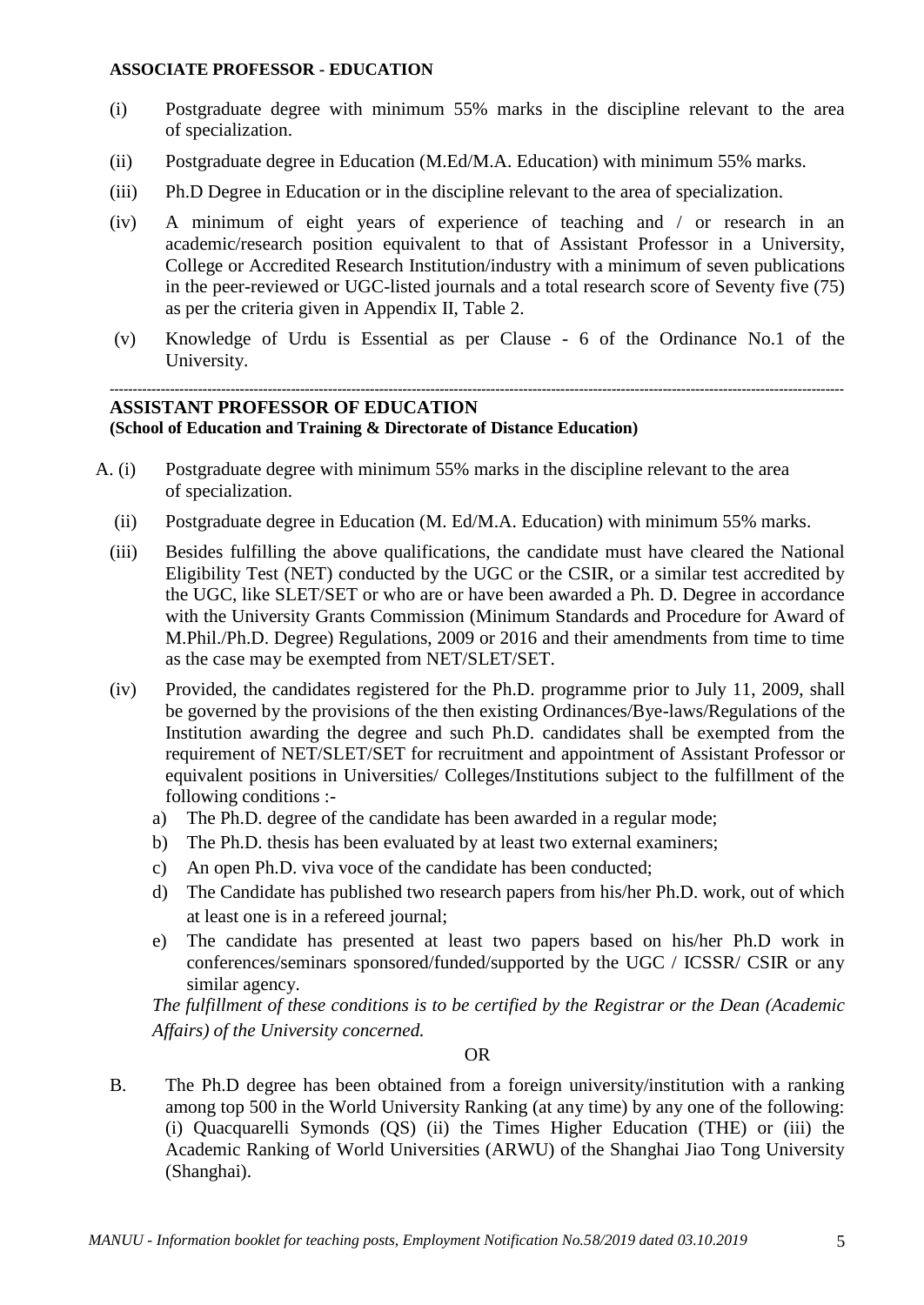- *Note*: The Academic score as specified in Appendix II (Table 3A) for Universities in UGC Regulations, 2018, shall be considered for short-listing of the candidates for interview only, and the selections shall be based only on the performance in the interview.
- C. Knowledge of Urdu is Essential as per Clause 6 of the Ordinance No.1 of the University.

**--------------------------------------------------------------------------------------------------------------------------------------------------------------**

**(2) Departments under the School of Sciences, School of Arts & Social Sciences, School of Languages, Linguistics & Indology and Satellite Campuses at Lucknow & Budgam (J&K)**

**PROFESSOR**: English, Arabic, Women Education, Political Science, History, Chemistry, Islamic Studies & Distance Education

- **A.** (i) An eminent scholar having a Ph.D. degree in the concerned/allied/relevant discipline, and published work of high quality, actively engaged in research with evidence of published work with, a minimum of 10 research publications in the peer-reviewed or UGC-listed journals and a total research score of 120 as per the criteria given in Appendix II, Table 2.
	- (ii) A minimum of ten years of teaching experience in university/college as Assistant Professor/Associate Professor/Professor, and / or research experience at equivalent level at the University/National Level Institutions with evidence of having successfully guided doctoral candidate.

#### OR

- **B.** An outstanding professional, having a Ph.D. degree in the relevant/allied/applied disciplines, from any academic institutions (not included in A above) / industry, who has made significant contribution to the knowledge in the concerned/allied/relevant discipline, supported by documentary evidence provided he/she has ten years' experience.
- **C.** Knowledge of Urdu is Essential as per Clause 6 of the Ordinance No.1 of the University.

**--------------------------------------------------------------------------------------------------------------------------------------------------------------**

**PROFESSOR**: COMPUTER SCIENCE & INFORMATION TECHNOLOGY (FOR B.TECH/M.TECH/MCA PROGRAMMES)

I. a. Ph. D. degree in relevant field and First class or equivalent at either Bachelor's or Master's level in the relevant branch.

#### AND

b. Minimum of 10 years of experience in teaching / research / industry out of which at least 3 years shall be at a post equivalent to that of an Associate Professor.

#### AND

c. At least 6 research publications at the level of Associate Professor in SCI journals / UGC / AICTE approved list of journals and at least 2 successful Ph.D. guided as Supervisor / Co-supervisor till the date of eligibility of promotion.

#### OR

At least 10 research publications at the level of Associate Professor in SCI journals / UGC / AICTE approved list of journals till the date of eligibility of promotion.

II. Knowledge of Urdu is Essential as per Clause - 6 of the Ordinance No.1 of the University.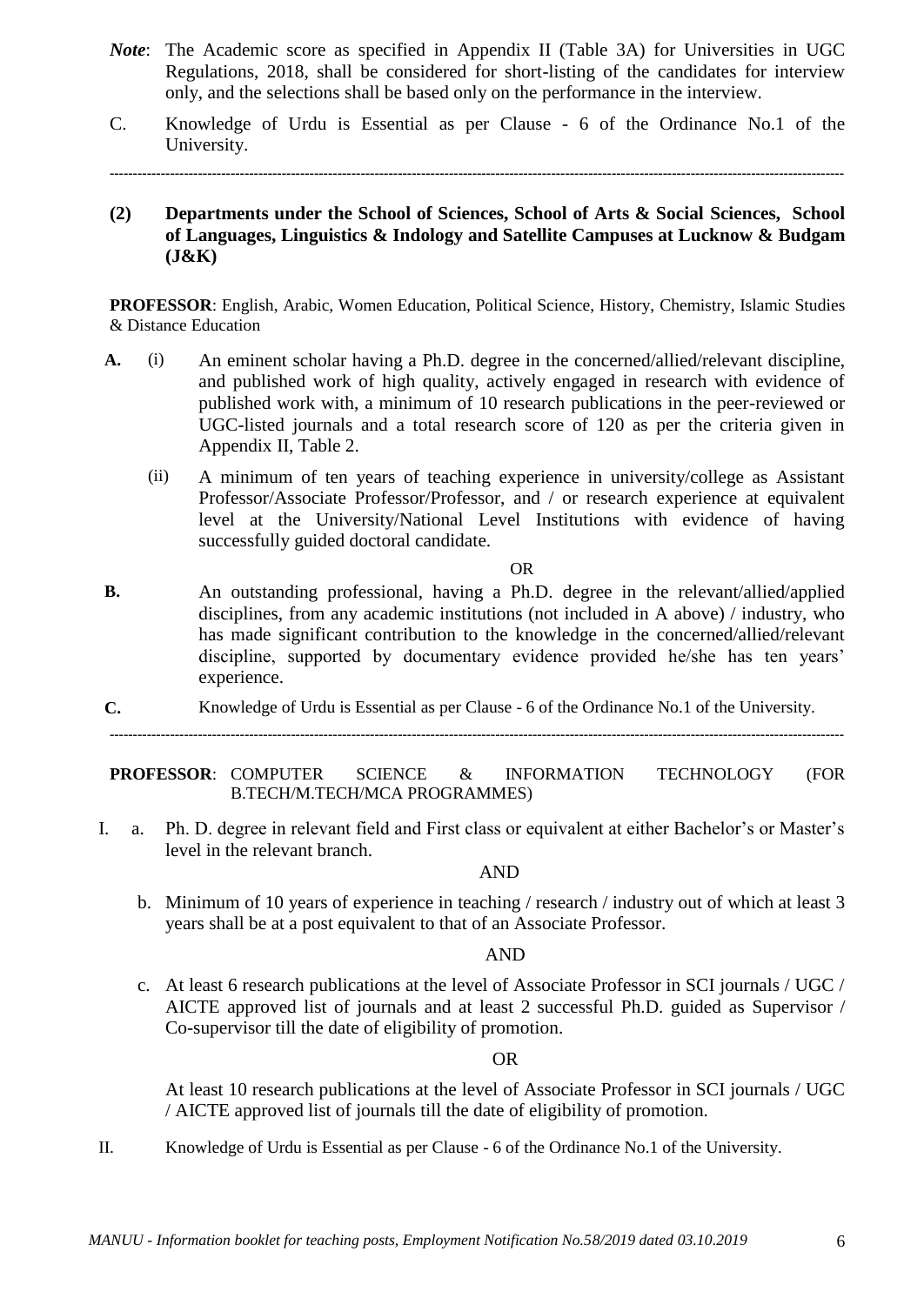#### **Desirable:**

(a) Contribution to educational innovation including design of new curricula and courses; (b) Experience in conceptualizing & implementing e-Governance Projects / Information Systems in large setups; (c) Research/Development experience in Big Data Analytics/ Information Systems/ Data Mining/ Cloud Computing/ Block Chain; (d) Experience in setting up of technology mediated teaching learning process and environments; and (e) Proven ability to learn, apply and teach emerging ICT technologies.

**--------------------------------------------------------------------------------------------------------------------------------------------------------------**

**ASSOCIATE PROFESSOR**: Mass Communication & Journalism, Social Work, English, Chemistry, Economics, Sociology, Mathematics, Public Administration, Urdu, Arabic, Political Science, History & History (Distance Education);

- (i) A good academic record, with a Ph.D. Degree in the concerned/allied/relevant disciplines.
- (ii) A Master"s Degree with at least 55% marks (or an equivalent grade in a point-scale, wherever the grading system is followed).
- (iii) A minimum of eight years of experience of teaching and / or research in an academic/research position equivalent to that of Assistant Professor in a University, College or Accredited Research Institution/industry with a minimum of seven publications in the peer-reviewed or UGC-listed journals and a total research score of Seventy five (75) as per the criteria given in Appendix II, Table 2.
- (vi) Knowledge of Urdu is Essential as per Clause 6 of the Ordinance No.1 of the University.

**-------------------------------------------------------------------------------------------------------------------------------------------------------------- ASSISTANT PROFESSOR**: English, History, Economics & Kashmiri disciplines:

- A. (i) A Master"s degree with 55% marks (or an equivalent grade in a point-scale wherever the grading system is followed) in a concerned/relevant/allied subject from an Indian University, or an equivalent degree from an accredited foreign university
- (ii) Besides fulfilling the above qualifications, the candidate must have cleared the National Eligibility Test (NET) conducted by the UGC or the CSIR, or a similar test accredited by the UGC, like SLET/SET or who are or have been awarded a Ph. D. Degree in accordance with the University Grants Commission (Minimum Standards and Procedure for Award of M.Phil./Ph.D. Degree) Regulations, 2009 or 2016 and their amendments from time to time as the case may be exempted from NET/SLET/SET:
- (iii) Provided, the candidates registered for the Ph.D. programme prior to July 11, 2009, shall be governed by the provisions of the then existing Ordinances/Byelaws/Regulations of the Institution awarding the degree and such Ph.D. candidates shall be exempted from the requirement of NET/SLET/SET for recruitment and appointment of Assistant Professor or equivalent positions in Universities/ Colleges/Institutions subject to the fulfillment of the following conditions :
	- a) The Ph.D. degree of the candidate has been awarded in a regular mode;
	- b) The Ph.D. thesis has been evaluated by at least two external examiners;
	- c) An open Ph.D. viva voce of the candidate has been conducted;
	- d) The Candidate has published two research papers from his/her Ph.D. work, out of which at least one is in a refereed journal;
	- e) The candidate has presented at least two papers based on his/her Ph.D work in conferences/seminars sponsored/funded/supported by the UGC / ICSSR/ CSIR or any similar agency.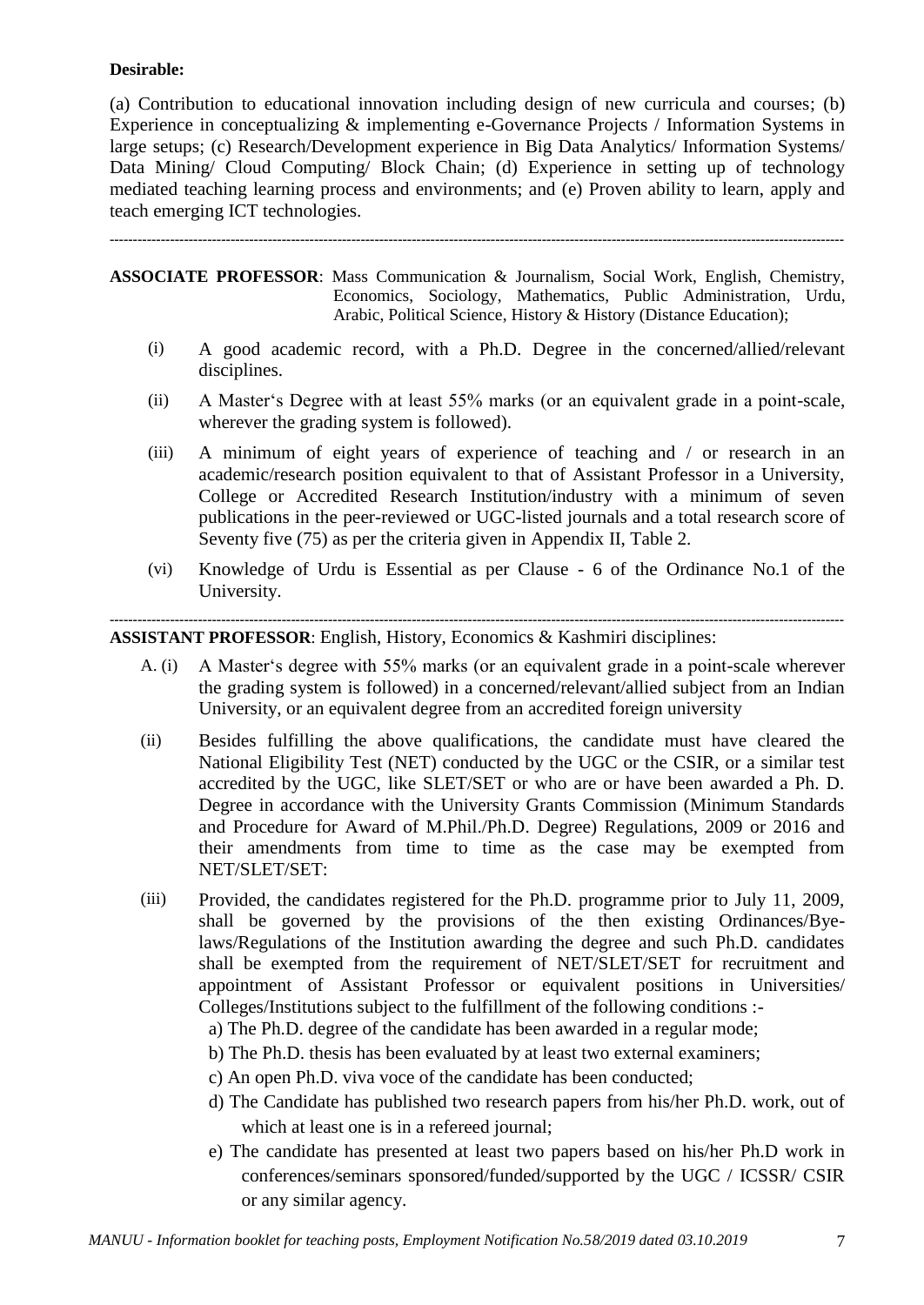*The fulfillment of these conditions is to be certified by the Registrar or the Dean (Academic Affairs) of the University concerned.*

Note: NET/SLET/SET shall also not be required for such Masters Programmes in disciplines for which NET/SLET/SET is not conducted by the UGC, CSIR or similar test accredited by the UGC, like SLET/SET.

#### OR

- B. The Ph.D degree has been obtained from a foreign university/institution with a ranking among top 500 in the World University Ranking (at any time) by any one of the following: (i) Quacquarelli Symonds (QS) (ii) the Times Higher Education (THE) or (iii) the Academic Ranking of World Universities (ARWU) of the Shanghai Jiao Tong University (Shanghai).
- Note: The Academic score as specified in Appendix II (Table 3A) for Universities in UGC Regulations, 2018, shall be considered for short-listing of the candidates for interview only, and the selections shall be based only on the performance in the interview.
- C. Knowledge of Urdu is Essential as per Clause 6 of the Ordinance No.1 of the University.

#### **-------------------------------------------------------------------------------------------------------------------------------------------------------------- (3) POLYTECHNICS (LOCATED AT HYDERABAD, BANGALURU, DARBHANGA, KADAPA & CUTTACK )**

#### **Head of the Department (HoD) :**

Civil Engineering, Mechanical Engineering, Electrical and Electronics Engineering, Automobile Engineering, Computer Science & Engineering, Electronics & Communication Engineering & Apparel Technology disciplines:

A. Ph. D. in relevant field and First Class at Bachelor's or Master's level in the relevant discipline; minimum of 12 years of experience in Teaching/ Research/ Industry, out of which at least 2 years shall be post Ph.D. experience minimum at the level of Lecturer (Selection Grade-I).

OR

Bachelor's and Master's Degree in relevant discipline with minimum of 15 years of experience in Teaching / Research / Industry, out of which at least 3 years shall be at the level of Lecturer (Selection Grade - II).

B. Knowledge of Urdu is Essential as per Clause - 6 of the Ordinance No.1 of the University.

**--------------------------------------------------------------------------------------------------------------------------------------------------------------**

**Lecturer**: Civil Engineering, Mechanical Engineering, Automobile Engineering & Apparel Technology disciplines:

A. Lecturer (Level - 9A, Entry Pay 56,100/-):

B. E. / B. Tech. / B. S. in relevant discipline with First Class or equivalent.

Lecturer (Level - 10, Entry Pay 57,700/-)

Bachelor's and Master's Degrees in relevant disciplines with First Class in either of the two at the time of selection

- B. Knowledge of Urdu is Essential as per Clause 6 of the Ordinance No.1 of the University.
- **Note:** Placement of a candidate either at level 9A or 10 shall be as per para 4.2 (c) of AICTE Regulations, 2019.

**--------------------------------------------------------------------------------------------------------------------------------------------------------------**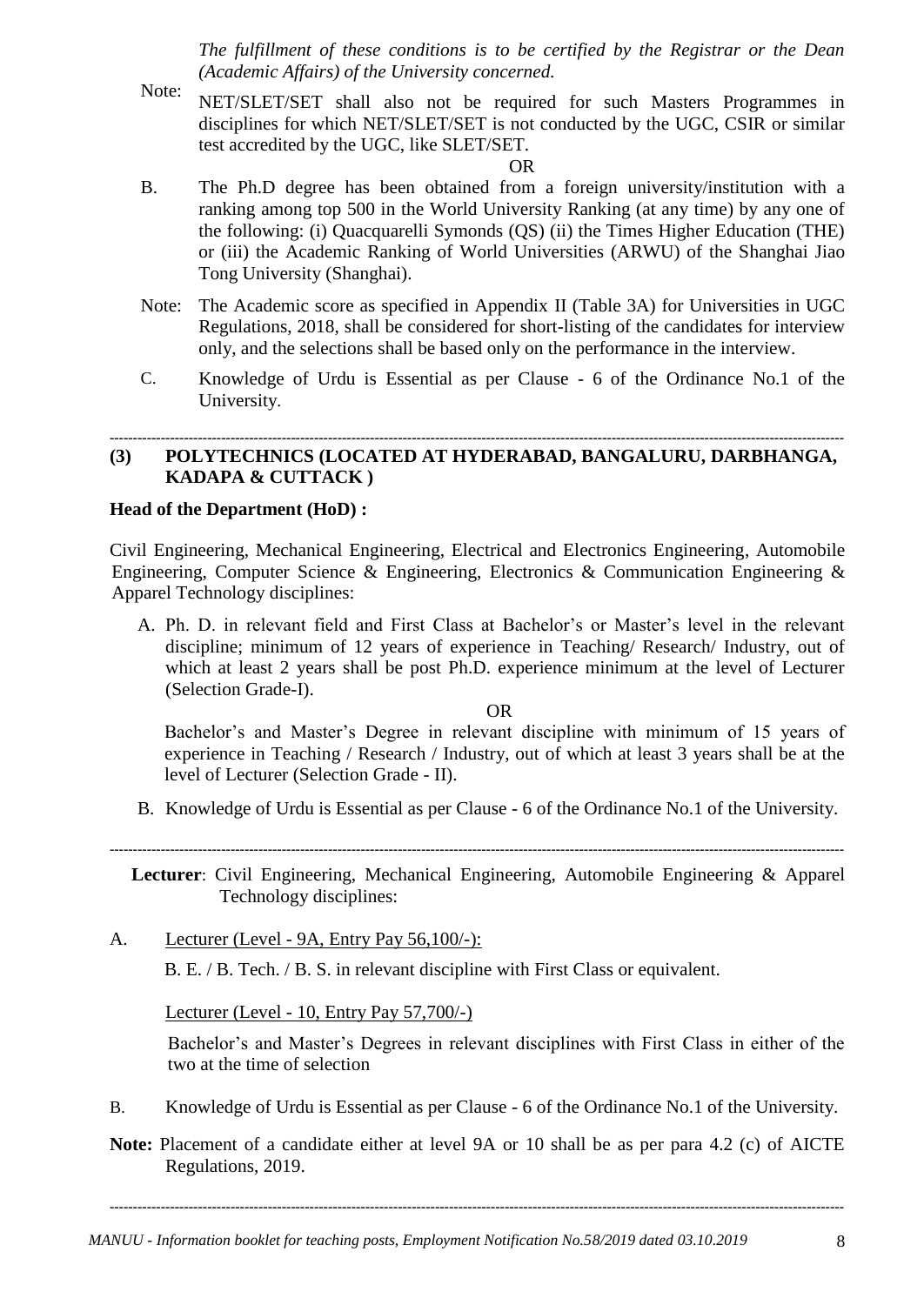#### **(4) PROFESSOR - CUM - DIRECTOR - DIRECTORATE OF DISTANCE EDUCATION**

- **A.** (i) An eminent scholar having a Ph.D. degree in the concerned/allied/relevant discipline, and published work of high quality, actively engaged in research with evidence of published work with, a minimum of 10 research publications in the peer-reviewed or UGC-listed journals and a total research score of 120 as per the criteria given in Appendix II, Table 2.
	- (ii) A minimum of ten years of teaching experience in university/college as Assistant Professor/Associate Professor/Professor, and / or research experience at equivalent level at the University/National Level Institutions with evidence of having successfully guided doctoral candidate.

#### OR

- **B.** An outstanding professional, having a Ph.D. degree in the relevant/allied/applied disciplines, from any academic institutions (not included in A above) / industry, who has made significant contribution to the knowledge in the concerned/allied/relevant discipline, supported by documentary evidence provided he/she has ten years' experience.
- **C.** Knowledge of Urdu is Essential as per Clause 6 of the Ordinance No.1 of the University.

#### **Desirable**:

Proven ability of administering academic/research institution with depth of understanding of intellectual process and perspective of the University system with respect to distance and open education system.

Understanding and acquaintance with systems approach / design of computer applications in production and distribution.

- **D.** Mode of appointment: Direct recruitment/Deputation basis
- **E.** Job responsibilities of Director, DDE

To head the Directorate of Distance Education, HQrs located at Gachibowli, Hyderabad with 9 Regional Centres & 5 Sub-Regional Centres, situated across the country. To lead a team of academics and administrative staff posted under DDE and its Regional and Sub-Regional Centres for successful running of various programmes of DDE. To liaise with the UGC (DEB) and other Regulatory bodies for obtaining recognition of the programmes offered under DDE and also to ensure statutory compliance of various Regulations related to the delivery of ODL. To assist the Statutory Officers of the University in connection with the functioning of the DDE.

Responsible for effective delivery of curriculum including B.Ed through its over 160 Learners Supports Centres. Should be familiar with the Open Distance Learning, use of technology through ICT, Open Educational Resources (OER), Massive Open Online Courses (MOOCs), Curriculum design, planning, preparation of Learning Resource Materials (Digital & Print) and its implementation. To oversee the preparation of Self Learning Materials (SLM) of various distance education programmes offered under DDE including its production.

## **(5) OTHER ACADEMIC POSTS:**

## **DIRECTOR OF PHYSICAL EDUCATION:**

- **A** (i) Ph.D. in Physical Education.
	- (ii) Experience of at least ten years as University Deputy Director of Physical Education or fifteen years as University Assistant DPEs / College (Selection grade).

**--------------------------------------------------------------------------------------------------------------------------------------------------------------**

(iii) Participation in at least two national/international seminars/conferences.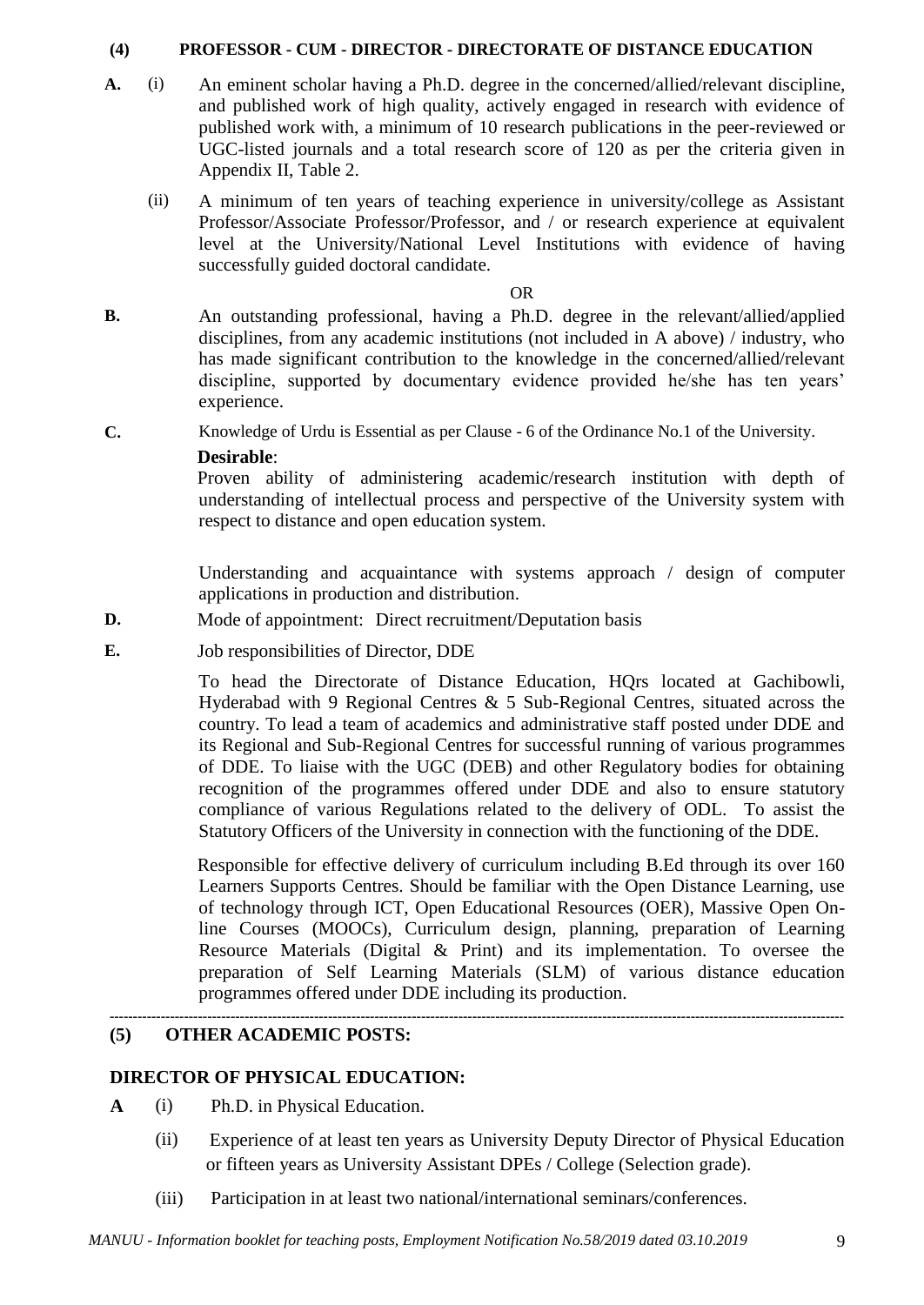- (iv) Consistently good appraisal reports.
- (v) Evidence of organizing competitions and conducting coaching camps of at least two week's duration.
- (vi) Evidence of having produced good performance teams/athletes for competitions like state/national/inter-university/combined university, etc.

**B** Desirable: Knowledge of Urdu.

**---------------------------------------------------------------------------------------------------------------------------------**

## **ASSISTANT DIRECTOR OF PHYSICAL EDUCATION:**

**A.**

- i) A Master"s Degree in Physical Education and Sports or Physical Education or Sports Science with 55% marks (or an equivalent grade in a point-scale, wherever the grading system is followed)
- ii) Record of having represented the university / college at the inter-university /intercollegiate competitions or the State and/ or national championships.
- iii) Besides fulfilling the above qualifications, the candidate must have cleared the National Eligibility Test (NET), conducted by the UGC or CSIR, or a similar test accredited by the UGC, like SLET/SET, or who are or have been awarded a Ph.D. Degree in Physical Education or Physical Education and Sports or Sports Science, in accordance with the University Grants Commission (Minimum Standards and Procedure for Award of M.Phil./Ph.D. Degree) Regulations, 2009 or 2016 and their amendments from time to time, as the case may be:

Provided that, candidates registered for the Ph.D. degree prior to July 11, 2009, shall be governed by the provisions of the then existing Ordinances/ Bye-laws/Regulations of the Institutions awarding the degree and such Ph.D. degree holders shall be exempted from the requirement of NET/SLET/SET for recruitment and appointment of Assistant Professor or equivalent positions in Universities/Colleges / Institutions, subject to the fulfillment of the following conditions:-

- a) The Ph.D. degree of the candidate has been awarded in regular mode;
- b) The Ph.D. thesis has been evaluated by at least two external examiners;
- c) Open Ph.D. viva voce of the candidate has been conducted;
- d) The candidate has published two research papers from his/her Ph.D. work out of which at least one is in a refereed journal;
- e) The candidate has presented at least two research papers in conference/seminar, based on his/her Ph.D work.
- Note: The fulfillment of these conditions (a) to (e) is to be certified by the Registrar or the Dean (Academic Affairs) of the University concerned.
	- iv. NET/SLET/SET shall also not be required for such Masters Programmes in disciplines for which NET/SLET/SET is not conducted by the UGC, CSIR or similar test accredited by the UGC like SLET/SET.
	- v. Passed the physical fitness test conducted in accordance with these Regulations.

OR

**B.** An Asian Game or Commonwealth Game Medal Winner who has a degree at least at Post-Graduation level.

**---------------------------------------------------------------------------------------------------------------------------------**

**C. Desirable**: Knowledge of Urdu.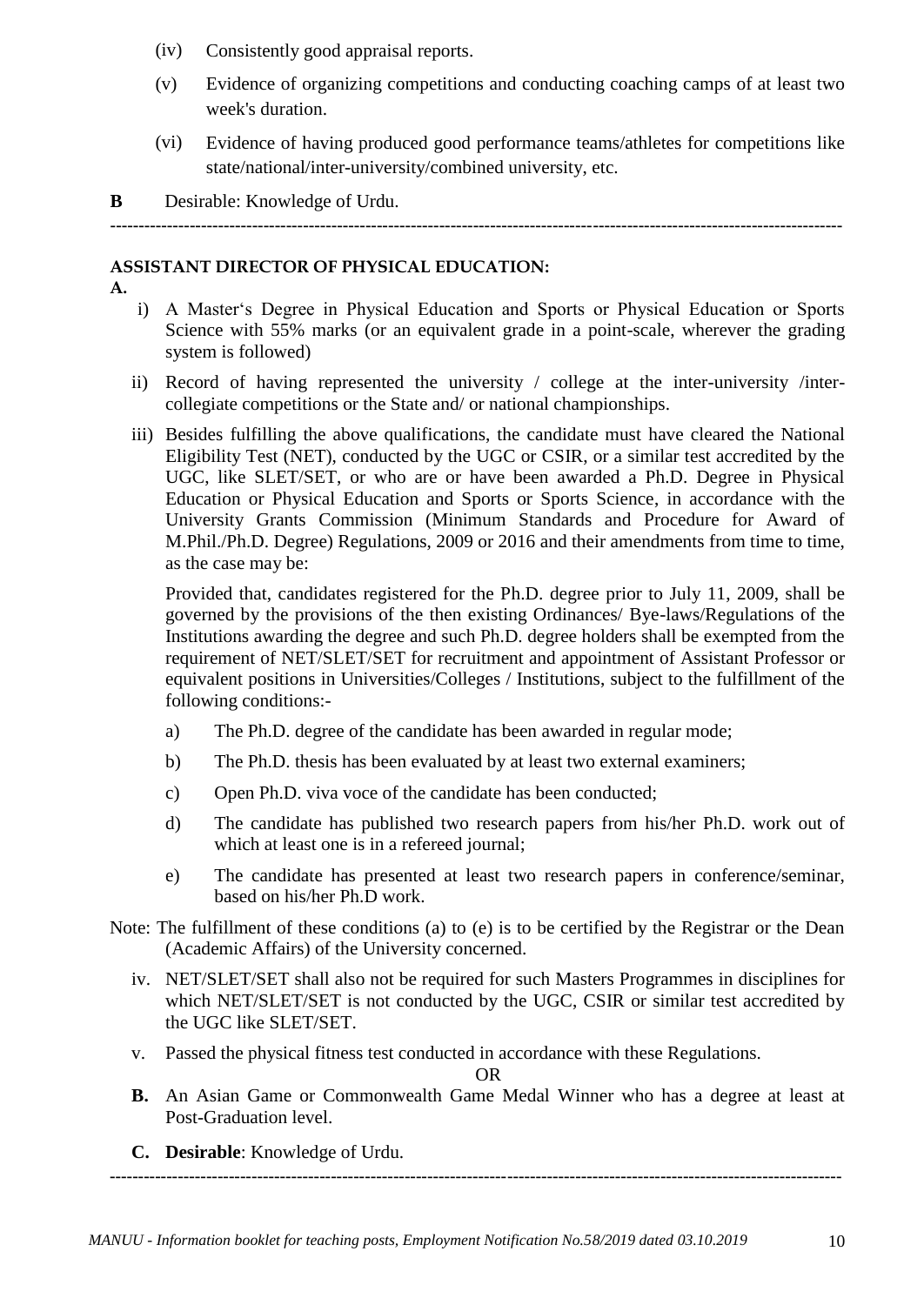## **Compulsory Physical Fitness Test Norms as per UGC Regulations for Director/Deputy Director/Assistant Director of Physical Education**

- (a) All candidates who are required to undertake the physical fitness test are required to produce a medical certificate certifying that he/she is medically fit before undertaking such tests.
- (b) On the production of such certificate mentioned in sub-clause (a) above, the candidate would be required to undertake the physical fitness test in accordance with the following norms:

| <b>NORMS FOR MEN</b>            |                |                |                |
|---------------------------------|----------------|----------------|----------------|
| <b>12 MINUTES RUN/WALK TEST</b> |                |                |                |
| Up to 30 years                  | Up to 40 years | Up to 45 years | Up to 50 years |
| 1800 meters                     | 1500 meters    | 1200 meters    | 800 meters     |
| <b>NORMS FOR WOMEN</b>          |                |                |                |
| <b>8 MINUTES RUN/WALK TEST</b>  |                |                |                |
| Up to 30 years                  | Up to 40 years | Up to 45 years | Up to 50 years |
| 1000 meters                     | 800 meters     | 600 meters     | 400 meters     |
|                                 |                |                |                |

#### **GENERAL INFORMATION**

- 1. Selected Candidates shall be liable to be posted at Main Campus, Hyderabad or any of the Institutions of the University in the country depending upon the requirements and exigencies of service.
- 2. The Qualifications as prescribed by the UGC [\(www.ugc.ac.in\)](http://www.ugc.ac.in/) / NCTE / AICTE as the case may be are applicable from time to time. Revisions/Changes/Modifications in the same shall be applicable.
- 3. A relaxation of 5% may be provided at the graduate and Master's level for the Scheduled Caste/Scheduled Tribe/Differently-abled (Physically and visually differently-abled) /Other Backward Classes (OBC) (Non-creamy layer) categories for the purpose of eligibility and for assessing good academic record during direct recruitment to teaching positions. The eligibility of 55% marks (or an equivalent grade in a point scale wherever grading system is followed) and the relaxation of 5% to the categories mentioned above are permissible, based on only the qualifying marks without including any grace mark procedures.
- 4. The Clause 6 of the Ordinance No.1 of the University read as, *"As per Section 4 of the University, the medium of instruction in this University is Urdu. Therefore, as a general policy, it shall be compulsory that the candidate should possess the ability to teach ("should be able to clearly demonstrate his knowledge of reading, writing, understanding and teaching in Urdu language")* in Urdu medium, which shall be judged by the Selection Committee at the time of interview. This condition shall invariably be mentioned in each advertisement, under the qualification reacquired".
- 5. A relaxation of 5% may be provided from 55% to 50% of the marks to the Ph.D. Degree holders, who have obtained their Master's Degree prior to  $19<sup>th</sup>$  September, 1991.
- 6. Relevant grade which is regarded as equivalent of 55% wherever the grading system is followed by a recognized University shall also be considered eligible.
- 7. The prescribed qualifications and experience are minimum and the mere fact that a candidate possesses the same will not entitle him/her for being called for interview. The University reserves the right to restrict the candidates to be called for interview to a reasonable number on the basis of qualifications and experience higher than the minimum prescribed or by any other condition that it may deem fit. The University may constitute Screening Committees to scrutinize the applications and short-list the candidates. Call letters for test/interview will be sent only to the short-listed candidates and no correspondence will be made with applicants who are not short-listed.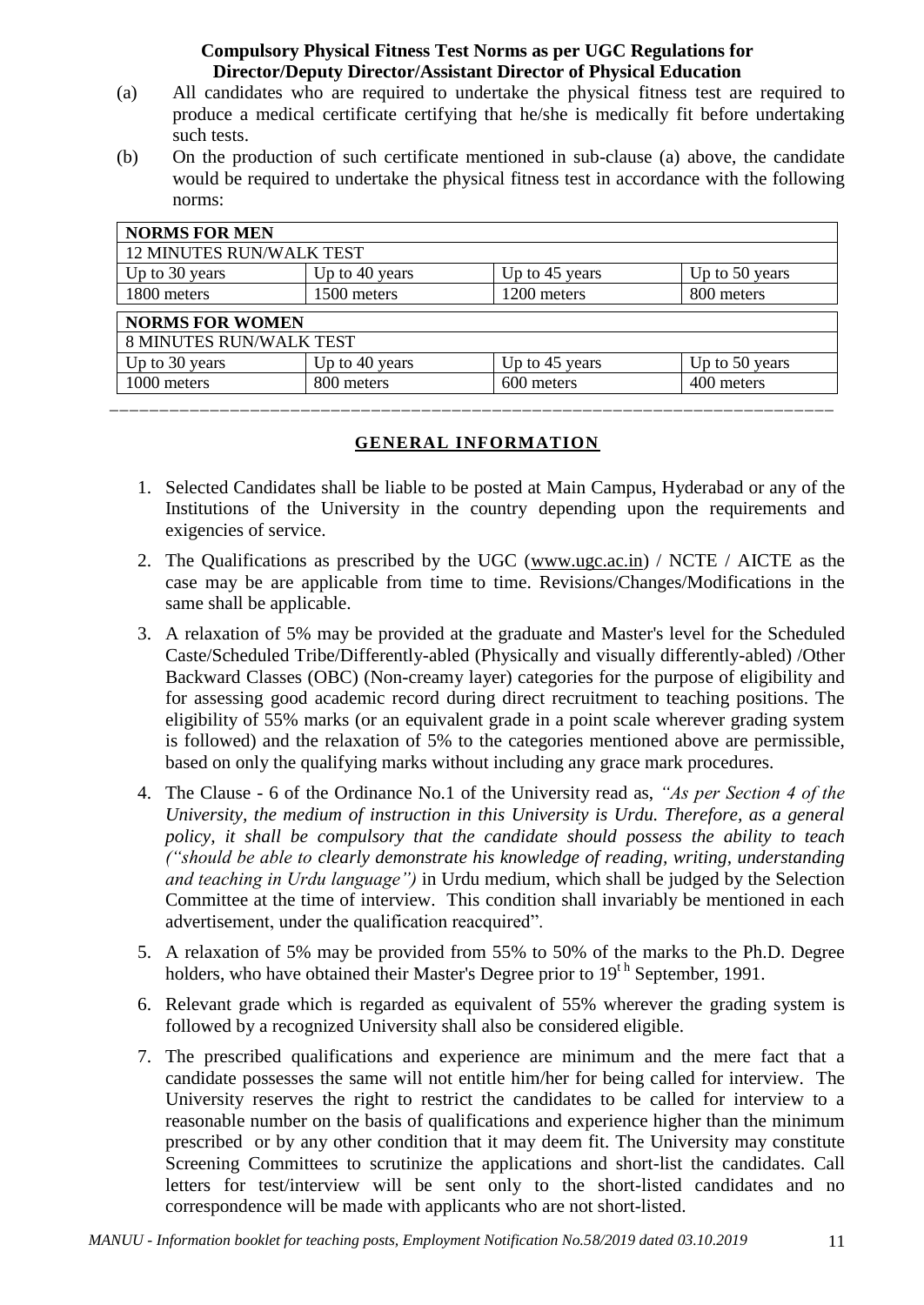- 8. Applicants for the post of Professor and Associate Professor should fill-up the Academic/Research score card (wherever applicable) as prescribed by UGC in Appendix II, Table-2 annexure at **Annexure-A** and send along with the application form. Each the Academic/Research score card shall be supported by the documentary evidence, without which no claim on account of Academic/Research score card would be entertained. Applications without Academic/Research score card shall not be considered for shortlisting. Further, proof of status of publications viz. Scopus/SCI/UGC-CARE list, past UGC listed journals, peer reviewed etc. must be enclosed along with research articles for scrutiny.
- 9. Applicants for the post of Assistant Professor should fill-up the Academic score sheet as prescribed by UGC in Appendix II, Table-3A annexure at **Annexure-B** and send along with the application form. Each the Academic/Research score card shall be supported by the documentary evidence, without which no claim on account of Academic/Research score card would be entertained. Applications without Academic/Research score card shall not be considered for short-listing.
- 10. (i) The candidates who are or have been registered Ph.D. degree prior to July, 11 2009 should enclose a copy of the certificate issued by the Registrar or the Dean (Academic Affairs of the concerned University.

(ii) The marks sheet regarding completion of course work in Ph.D. should be enclosed, if applicable.

- 11. The University has the right to relax any qualification, experience, age, etc.
- 12. The University may offer lower post to the candidate who may have applied for a higher post in case suitable candidates are not available for the advertised post.
- 13. It would be open the University to consider the name of the suitable persons who may not have applied, but recommended by the experts in their fields.
- 14. The number of vacancies indicated in the Employment Notification and in this booklet are tentative. The University reserves the right to increase /decrease the number of posts, at the time of selection and make appointments accordingly, if more vacancies do exist in between the advertisement and Selection Committee meetings.
- 15. The panel of selected waitlisted candidates will be valid for one year from the date of selection.
- 16. Reservation for SCs/STs, OBCs and PWD for all posts as per GoI rules. Candidates applying for the reserved posts should clearly state to which category they belong. They must also enclose attested Photostat copies of valid Caste Certificate / Medical Certificate from the concerned competent authorities as per Govt. of India orders. The form of caste certificate to be produced by other backward class (OBC) candidates must be in the format as prescribed by the Govt. of India (please visit website **[www.ncbc.nic.in](http://www.ncbc.nic.in/)** for further details). Without valid certificate, the applications will not be considered against the reserved posts.
- 17. The candidates applying against vacancies reserved for OBCs should note that they have to produce a valid Caste Certificate issued by the Competent Authority in the prescribed format for this purpose so as to prove that they do not belong to "Creamy Layer" of the OBCs. Further, the caste to which the candidate belongs should be the one included in the Central list of OBC issued by the Government of India. A declaration shall also be submitted by the candidate that he does not belong to the Creamy Layer of OBC. A format of OBC Certificate is attached at **Annexure - C**.
- 18. The candidate shall attend the interview at the designated place and time at his own expenses. However, the outstation candidates belonging to SC/ST/PwD categories shall be reimbursed to and fro rail fare (Sleeper class) for self only by the shortest route only. In case any station is not connected by rail, ordinary bus fare shall be paid by the shortest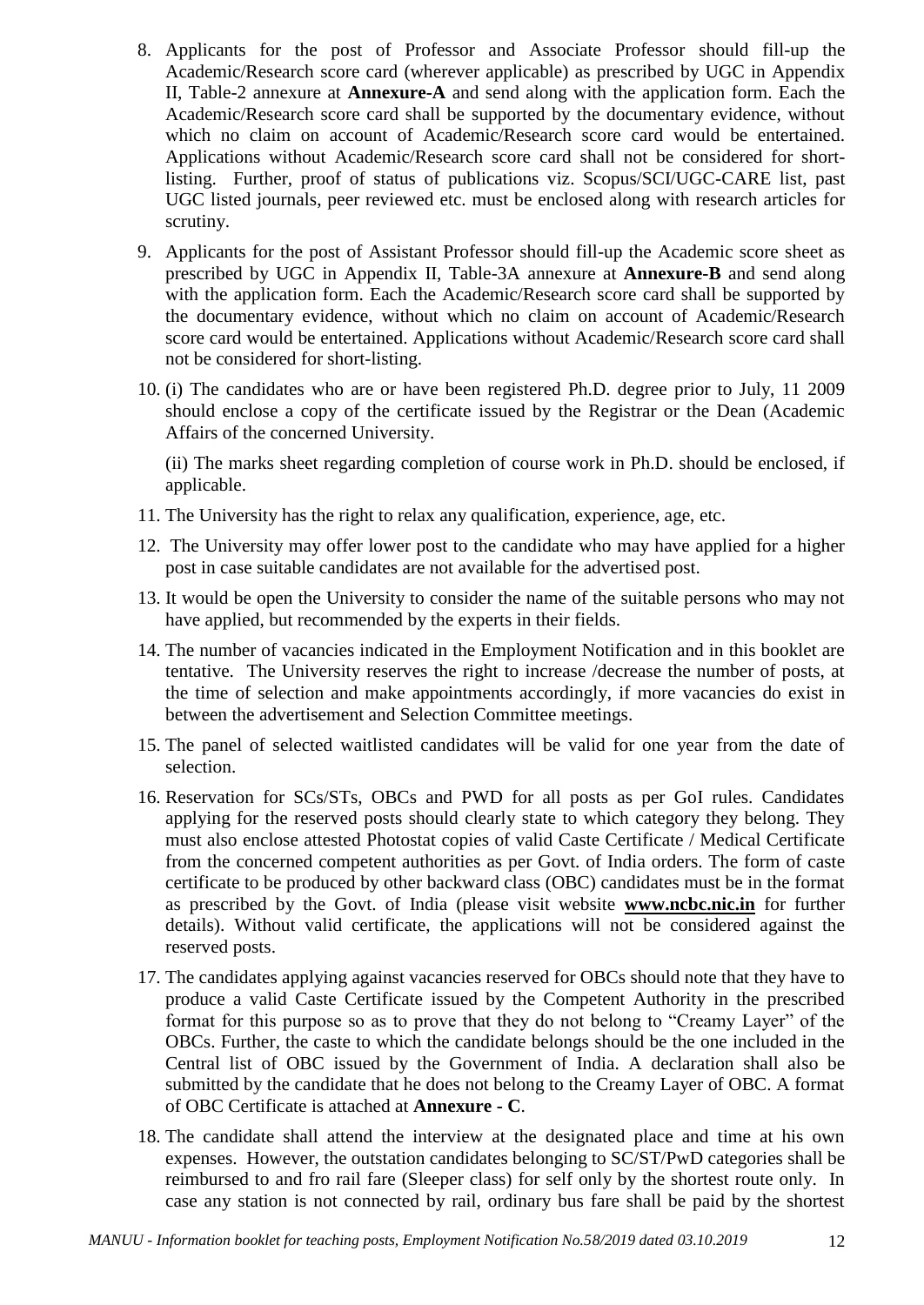route on production of ticket. The above mentioned concessions shall not be admissible to those SC/ST/PwD candidates who are already in Central / State Government Service/ or holding any other employment under University/ Autonomous Bodies/PSUs/Local Government/Panchayats.

#### 19. **Canvassing in any form on behalf of any candidate will disqualify such a candidate.**

- 20. The Selection Committee may decide its own method of evaluating the performance of the candidates in interview. The University may utilize seminar or colloquium as a method of selection.
- 21. The in-service candidates should apply through proper channel or submit NOC at the time of interview failing which they will not be allowed to appear in the interview.
- 22. Separate application should be submitted for each post. Similarly, candidates applying for same post in different categories shall submit their application forms separately.
- 23. The age limit of all teaching posts is 65 years. Interested candidates retired from State Universities shall also be considered on re-employment basis and their pay will be regulated as per DoPT guidelines on the subject.
- 24. Qualifications, experience, etc. will be reckoned as on the closing date for receipt of filledin applications **i.e. 25.10.2019** Clear photocopies of all important certificates must be attached with the application. The request for including any documents/information to the application forms after the last date of submission of applications shall not be entertained and no correspondence will be made in this regard.
- 25. Incomplete applications in any respect shall not be considered at all.
- 26. No interim queries regarding interview/ selection will be entertained.
- 27. University reserves the right not to fill any of the vacancies advertised, if the circumstances so warrant.
- 28. University will not be responsible for any postal delay at any stage.
- 29. New Pension Scheme as introduced by the Government of India with effect from  $1<sup>st</sup>$ January, 2004 will be applicable. However, if the selected candidates entered into Central/State Government Services or in the services of Central/State Autonomous Body set up by the Central/State Government, as the case may be, on or before  $31<sup>st</sup>$  December, 2003, satisfying the conditions laid down in Government of India, Department of Personnel & Administrative Reforms, O.M/No.28-10/84-Pension Unit dated 29<sup>th</sup> August,1984 read with Department of Pensions and Pensioner Welfare, O.M. No.28- (10)/84-P&PW/Vol.II dated  $7<sup>th</sup>$  February 1986 as revised from time to time and are governed by the old pension scheme under Central Civil Services (Pension) Rules, 1972 or old Pension Scheme similar to Central Civil Services (Pension) Rules,1972, they will continue to be governed by the old pension scheme. They will be eligible for counting of their past services for this purpose under Rule 26(2) of Central Civil Services (Pension) Rules, 1972 or under the provisions of O.M. dated  $29<sup>th</sup>$  August, 1984 read with O.M. dated 7<sup>th</sup> February 1986 subject to payment of pro-rata retirement benefits for their past services to MANUU and submission of technical resignation from the present employment in terms of Department of Pension & Pensioners Welfare O.M.No.28/30/2004-P&PW(B) dated  $26<sup>th</sup>$ July,  $2005$  as modified vide O.M. of even no. dated  $28<sup>th</sup>$  October, 2009 to take up the appointment offered by MANUU where pension scheme under Central Civil Services (Pension) Rules, 1972 already exists for employees who had entered into service on or before 31<sup>st</sup> December, 2003.
- 30. In case of any disputes/suits or legal proceedings against the University, the Jurisdiction shall be restricted to the Courts in Hyderabad, which is the Headquarter of the University.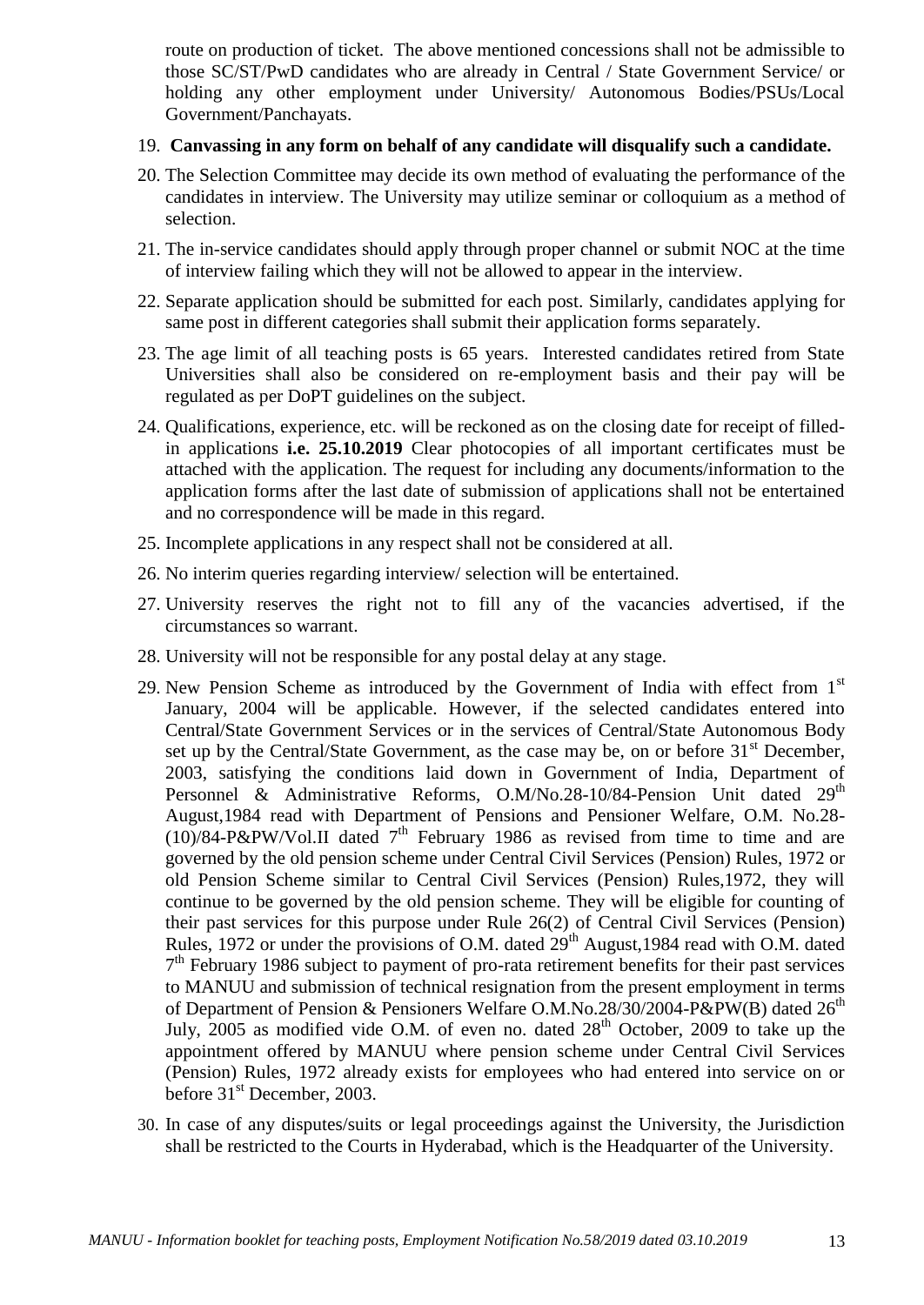### **HOW TO APPLY:**

i) Application Form is available only on University website-www.manuu.ac.in and the same can be downloaded. The candidates shall submit the filled-in application Form along with copies of required documents together with **registration Fee of** `**500/-** through crossed Demand Draft drawn in favour of **Maulana Azad National Urdu University, Hyderabad**, on any Nationalized Bank **payable at Hyderabad.** The filled-in application should reach through Speed/Registered post **on or before 25.10.2019** to:

> **Deputy Registrar (Establishment & Recruitment-I), Room No.110 (1st Floor) Administrative Block, Maulana Azad National Urdu University, Urdu University Road, Gachibowli, Hyderabad - 500 032 (Telangana)**

- ii) SC/ST/PWD and Women candidates are exempted from the payment of registration fee.
- iii) Those who are submitting application through post must enclose a self-addressed envelop with  $\overline{5}/$ - postal stamp. The applicant must write name of the post applied, his/her name and address on the back of the Demand Draft **(Cheques / Money Orders / Postal Orders**  will not be accepted). Fees once paid shall not be refunded under any circumstances. Applications received after the last date and with incomplete information or without requisite fee will be summarily rejected. The University will not be responsible for any postal delay at any stage.

**NOTE:** In case the applicant is in service and delay is expected in getting endorsement of the employer concerned on the original application in sending it to the University, the applicant may submit **Advance Copy** of the application along with original Demand Draft and all enclosures. A Xerox copy of the Demand Draft may be enclosed to the original application being sent through proper channel/employer. If the original application through proper channel has not been received by the University by the last date mentioned in the employment notification, the candidate/applicant will have to submit '**NO OBJECTION CERTIFICATE**' obtained from his/her employer to the University at the time of interview, if he/she is called for interview.

*Applicants are advised to visit University website for list of shortlisted candidates for interviews, results, corrigendum, errors, omissions, etc.*

**Registrar**

Place: Hyderabad Dated: 03.10.2019